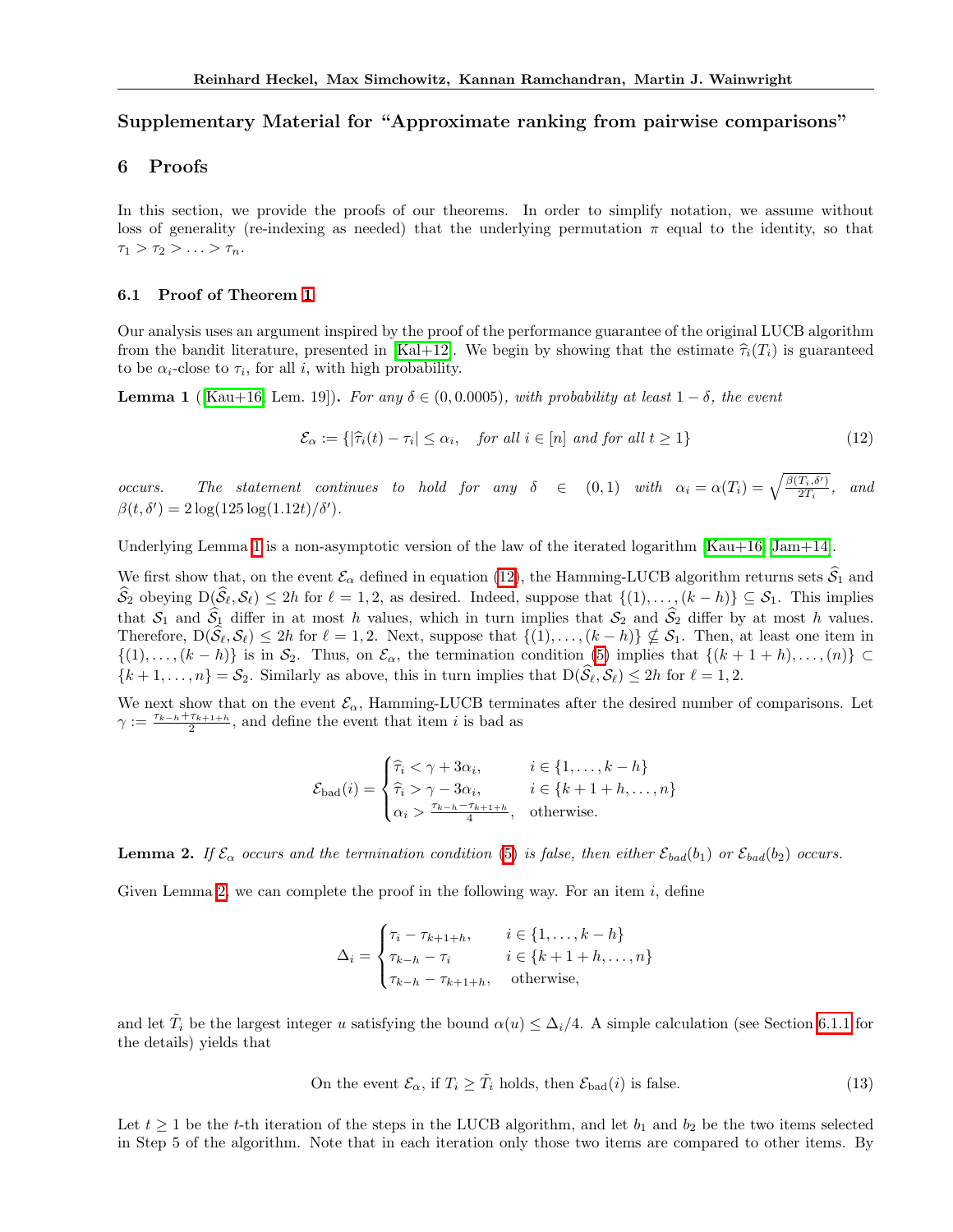Lemma  $\sqrt{2}$ , we can therefore bound the total number comparisons by

$$
2\sum_{t=1}^{\infty} \mathbb{1}\{\mathcal{E}_{bad}(b_1) \cup \mathcal{E}_{bad}(b_2)\} \le 2\sum_{t=1}^{\infty} \sum_{i=1}^{n} \mathbb{1}\{(i = b_1 \cup i = b_2) \cap \mathcal{E}_{bad}(i)\}\
$$

$$
\le 2\sum_{t=1}^{\infty} \sum_{i=1}^{n} \mathbb{1}\{(i = b_1 \cup i = b_2) \cap T_i \le \tilde{T}_i\}
$$

$$
\le 2\sum_{i=1}^{n} \tilde{T}_i.
$$
(14)

For inequality (i), we used the fact  $(13)$ , and inequality (ii) follows because  $T_i(t) \leq \tilde{T}_i$  can only be true for  $\tilde{T}_i$ iterations *t*.

We conclude the proof by noting that the definition of  $\alpha(\cdot)$  and some algebra yields (see [\[Hec+16,](#page-8-3) Eq. (20)]) that for  $c_1$  sufficiently large

$$
\tilde{T}_i \le \frac{c_1}{(\Delta_i/4)^2} \log \left( \frac{n}{\delta} \log \left( \frac{2}{(\Delta_i/4)^2} \right) \right) \le c_2 \log \left( \frac{n}{\delta} \right) \frac{\log(2 \log(2/\Delta_i))}{\Delta_i^2}
$$

Applying this inequality to the RHS of equation [\(14\)](#page--1-5) concludes the proof.

## 6.1.1 Proof of fact  $(13)$

First, consider an item  $i \in \{k+1+h,\ldots,n\}$ . We show that if  $T_i \geq \tilde{T}_i$ , then  $\mathcal{E}_{bad}(i)$  is false. On the event  $\mathcal{E}_{\alpha}$ ,

$$
\widehat{\tau}_i(\tilde{T}_i) + \alpha(\tilde{T}_i) \le \tau_i + 2\alpha(\tilde{T}_i) \stackrel{\text{(i)}}{\le} \tau_i + \frac{\Delta_i}{2} = \gamma + \frac{\Delta_i}{2} - \frac{\tau_{k-h} - \tau_i + \tau_{k+1+h} - \tau_i}{2} \le \gamma,\tag{15}
$$

where inequality (i) follows from  $\alpha(T_i) \leq \Delta_i/4$  for  $T_i \geq \tilde{T}_i$ , by definition of  $\tilde{T}_i$ , and the last inequality follows from  $\Delta_i = \tau_{k-h} - \tau_i$  and  $\tau_{k+1+h} - \tau_i \geq 0$ . Thus,  $\mathcal{E}_{bad}(i)$  does not occur.

For an item  $i \in \{1, \ldots, k-h\}$ ,  $\mathcal{E}_{bad}(i)$  that is false, the argument is equivalent. For an item in the middle  $i \in \{k - h + 1, \ldots, k + h\}$ , the event  $\mathcal{E}_{bad}(i)$  is false by definition. This concludes the proof.

### 6.1.2 Proof of Lemma [2](#page--1-2)

We prove the lemma by considering all different values the indices  $b_1$  and  $b_2$  selected by the LUCB algorithm can take on, and showing that in each case  $\mathcal{E}_{bad}(b_1)$  and  $\mathcal{E}_{bad}(b_2)$  cannot occur simultaneously. For notational convenience, we define the indices

$$
m_1 = \underset{i \in \{(k-h+1),...,k\}}{\arg \max} \alpha_i, \quad \text{and} \quad m_2 = \underset{i \in \{(k+1),...,k+h\}}{\arg \max} \alpha_i,
$$

and note that

$$
b_1 = \underset{i \in \{d_1, m_1\}}{\arg \max} \alpha_i
$$
, and  $b_2 = \underset{i \in \{d_2, m_2\}}{\arg \max} \alpha_i$ .

1. Suppose that  $b_1 \in \{1, \ldots, k-h\}$  and  $b_2 \in \{k+1+h, \ldots, n\}$ , and that both  $\mathcal{E}_{bad}(b_1)$  and  $\mathcal{E}_{bad}(b_2)$  do not occur. First note that

$$
\widehat{\tau}_{d_1} - \alpha_{d_1} \ge \widehat{\tau}_{b_1} - \alpha_{b_1}.\tag{16}
$$

*.*

In order to establish this claim, note that the inequality holds trivially with equality if  $b_1 = d_1$ . If  $b_1 = m_1$ , then it follows from  $\widehat{\tau}_{d_1} \geq \widehat{\tau}_{m_1}$  and  $\alpha_{d_1} \leq \alpha_{b_1}$ . Thus, we obtain

$$
\widehat{\tau}_{d_1} - \alpha_{d_1} \ge \widehat{\tau}_{b_1} - \alpha_{b_1} > \gamma,\tag{17}
$$

where the last inequality holds by the assumption that  $\mathcal{E}_{bad}(b_1)$  does not occur. An analogous argument yields that

$$
\gamma > \widehat{\tau}_{b_2} + \alpha_{b_2} \ge \widehat{\tau}_{d_2} + \alpha_{d_2}.\tag{18}
$$

Combining those inequalities yields  $\hat{\tau}_{d_1} - \alpha_{d_1} > \hat{\tau}_{d_2} + \alpha_{d_2}$ , which contradicts that the termination condition [\(5\)](#page-4-1) is false.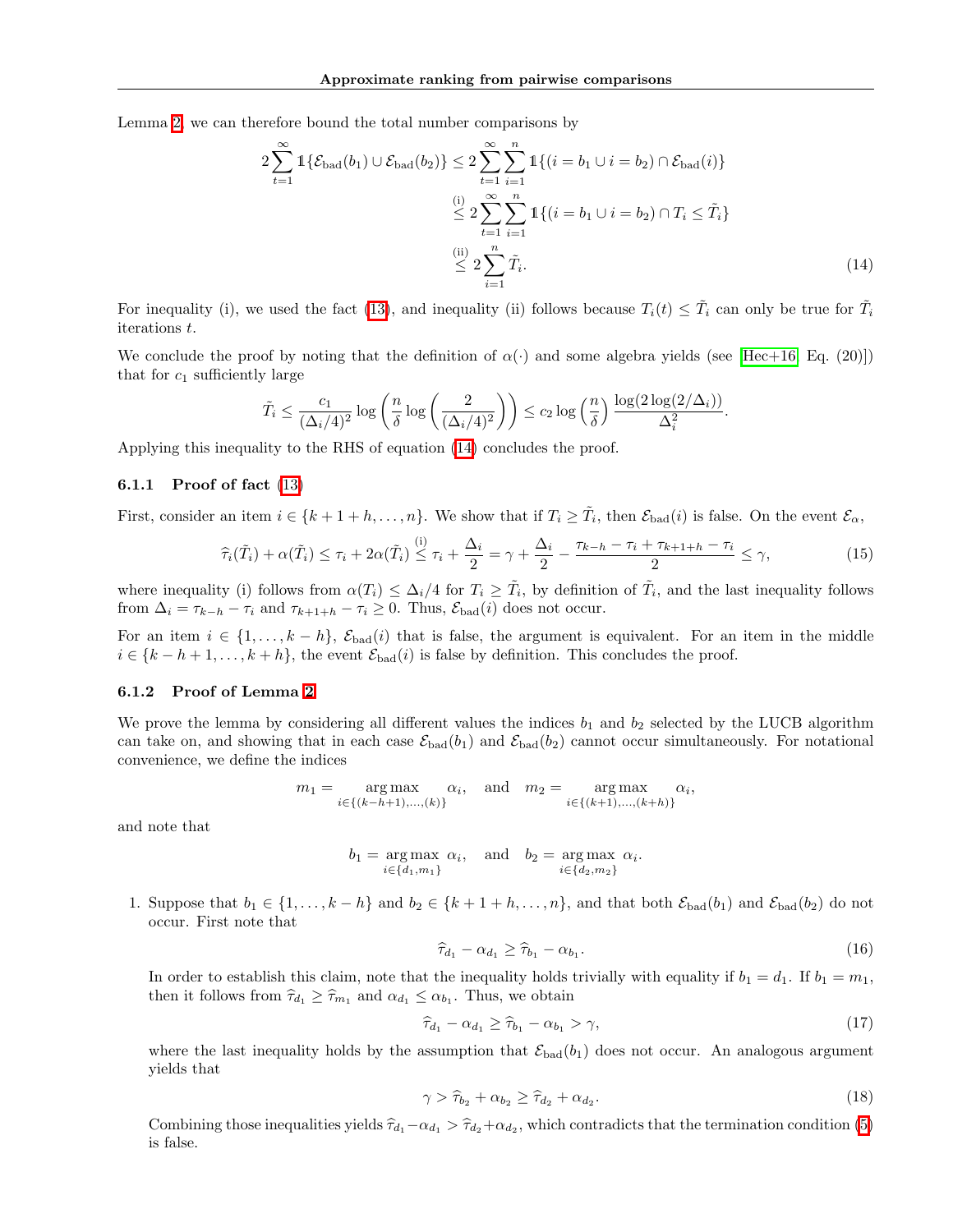2. Next, suppose that  $b_1$  is an index in the middle and  $b_2$  is in the very bottom, i.e.,  $b_1 \in \{k-h+1,\ldots,k+h\}$ , and  $b_2 \in \{k+1+h,\ldots,n\}$ , and both  $\mathcal{E}_{bad}(b_1)$  and  $\mathcal{E}_{bad}(b_2)$  do not occur.

First note that from  $b_2 \in \{k+1+h,\ldots,n\}$  and  $\mathcal{E}_{bad}(b_2)$  not occurring, we have that

$$
\gamma \geq \widehat{\tau}_{b_2} + 3\alpha_{b_2} \stackrel{(i)}{\geq} \widehat{\tau}_{d_2} + \alpha_{d_2} + 2\alpha_{b_2} \stackrel{(ii)}{\geq} \widehat{\tau}_i + \alpha_i + 2\alpha_{b_2}, \quad \text{ for } i \in \{(k+1+h), \dots, (n)\}.
$$

Here, inequality (i) holds by  $\hat{\tau}_{b_2} \geq \hat{\tau}_{d_2}$  and  $\alpha_{b_2} \geq \alpha_{d_2}$ , and inequality (ii) follows by the definition of  $d_2$ . On the event  $\mathcal{E}_{\alpha}$ , this implies

$$
\gamma \ge \tau_i + 2\alpha_{b_2}.\tag{19}
$$

Inequality  $\left(\overline{19}\right)$  can only be true for all  $i \in \{(k+1+h), \ldots, (n)\}$  if  $\gamma - \tau_{k+1+h} \geq 2\alpha_{b_2}$ , which is equivalent to

$$
\alpha_{b_2} \leq \frac{\Delta}{4}, \quad \Delta := \tau_{k-h} - \tau_{k+1+h}.
$$

Again using that  $b_2 \in \{k+1+h,\ldots,n\}$  and  $\mathcal{E}_{bad}(b_2)$  not occurring, we have that

$$
\gamma \geq \widehat{\tau}_{d_2} + \alpha_{d_2} \stackrel{\text{(i)}}{\geq} \widehat{\tau}_{d_1} - \alpha_{d_1} \stackrel{\text{(ii)}}{\geq} \widehat{\tau}_{d_1} - \frac{\Delta}{4},\tag{20}
$$

where inequality (i) holds since the termination condition  $(5)$  is false, and inequality (ii) follows from  $\alpha_{d_1} \leq \alpha_{b_1} \leq \frac{\Delta}{4}$ , where the last inequality holds since  $\mathcal{E}_{bad}(b_2)$  does not occur, by assumption. From  $\hat{\tau}_{d_1} \geq \hat{\tau}_i$  for all  $i \in \{(k-h+1), \ldots, (n)\},$  it follows that for  $i \in \{d_1\} \cup \{(k-h+1), \ldots, (n)\},$ 

$$
\gamma > \hat{\tau}_i - \frac{\Delta}{4} \ge \tau_i - \alpha_i - \frac{\Delta}{4}.\tag{21}
$$

Below, we show that

$$
\alpha_i \le \frac{\Delta}{4}
$$
, for all  $i \in \{d_1\} \cup \{(k - h + 1), \dots, (k + h)\}.$  (22)

It follows that

$$
\gamma > \tau_i - \frac{\Delta}{4} - \frac{\Delta}{4} \Leftrightarrow \tau_{k-h} > \tau_i, \quad \text{ for all } i \in \{d_1\} \cup \{(k-h+1), \dots, (k+h)\}.
$$
 (23)

Together with equation  $\overline{19}$ , this yields that  $\tau_{k-h} > \tau_i$  for all  $i \in \{d_1\} \cup \{(k-h+1), \ldots, (n)\}$ , which is a contradiction. This concludes the proof.

It remains to establish the claim [\(22\)](#page--1-7). From the bound  $\alpha_{b_2} \leq \frac{\Delta}{4}$ , as shown above, we have  $\frac{\Delta}{4} \geq \alpha_{b_2} \geq$  $\alpha_{m_2} \geq \alpha_i$  for all  $i \in \{(k+1), \ldots, (k+h)\}\$ , by definition of  $m_2$ . Moreover, for  $i \in \{(k-h), \ldots, (k)\}\$ , we have  $\alpha_i \leq \alpha_{d_1} \leq \alpha_{b_1} \leq \frac{\Delta}{4}$ , where the last inequality holds since  $b_1$  is in the middle and is not bad. This concludes the proof of  $(22)$ .

- 3. The case where  $b_1$  lies in the very top and  $b_2$  lies in the middle, i.e.,  $b_1 \in \{1, \ldots, k-h\}$  and  $b_2 \in \{k-h+1\}$  $1,\ldots,k+h\}$ , and both  $\mathcal{E}_{bad}(b_1)$  and  $\mathcal{E}_{bad}(b_2)$  do not occur, can be treated analogously as the previous case.
- 4. Next suppose that both  $b_1$  and  $b_2$  lie in the middle, i.e.,  $b_1, b_2 \in \{k h + 1, \ldots, k + h\}$  and both  $\mathcal{E}_{bad}(b_1)$ and  $\mathcal{E}_{bad}(b_2)$  do not occur. We show that this leads a contradiction. Towards this goal, first note that either

$$
\gamma < \hat{\tau}_{d_2} + \alpha_{d_2}.\tag{24a}
$$

holds true or

$$
\gamma > \hat{\tau}_{d_1} - \alpha_{d_1},\tag{24b}
$$

holds true, but not both. In order to see this fact, note that if inequality  $(24a)$  is violated, then

$$
\gamma \geq \widehat{\tau}_{d_2} + \alpha_{d_2} \stackrel{\text{(i)}}{<} \widehat{\tau}_{d_1} - \alpha_{d_1},\tag{25}
$$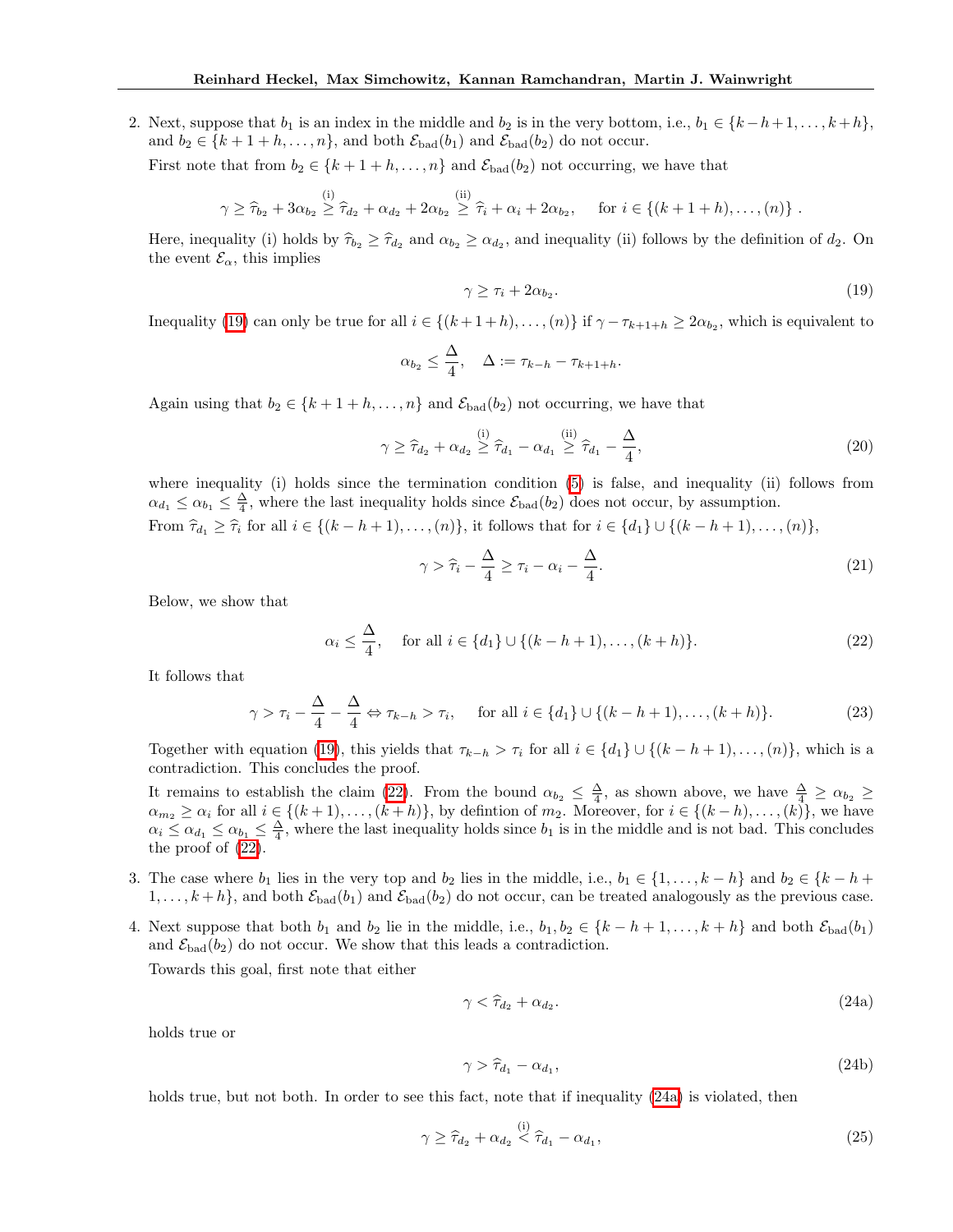where step (i) follows from the termination condition  $(5)$  being false, by assumption. Likewise, if inequality [\(24b\)](#page--1-9) does not hold, then

$$
\gamma \leq \widehat{\tau}_{d_1} - \alpha_{d_1} < \widehat{\tau}_{d_2} + \alpha_{d_2}.
$$

Thus, we have shown that either condition  $(24a)$  or  $(24a)$  holds true, but not both simultaneously; consequently, we may conclude that at least one of these two conditions does *not* hold. Next, we show that this fact leads to a contradiction, which concludes the proof.

First, suppose that inequality  $(24a)$  *does not* hold true. Then by the definition of  $d_2$ , on  $\mathcal{E}_{\alpha}$ ,

$$
\gamma \ge \widehat{\tau}_{d_2} + \alpha_{d_2} \ge \widehat{\tau}_i + \alpha_i \ge \tau_i, \quad \text{for all } i \in \{(k+1+h), \dots, (n)\}. \tag{26}
$$

Moreover, by inequality  $(25)$  together with  $\mathcal{E}_{bad}(b_1)$  and  $\mathcal{E}_{bad}(b_2)$  not occurring, which implies that  $\alpha_{b_1}, \alpha_{b_2} \leq$  $\frac{\Delta}{4}$ , the following inequality follows by the same argument as inequality [\(23\)](#page--1-11) follow from inequality [\(20\)](#page--1-12):

$$
\tau_{k-h} > \tau_i, \quad \text{ for all } i \in \{d_1\} \cup \{(k-h+1), \dots, (k+h)\}. \tag{27}
$$

Together with  $(26)$ , this yields a contradiction. The argument for the case in which condition  $(24a)$  is true is entirely analogous.

5. Finally, if  $b_1 \in \{k+1+h,\ldots,n\}$  or if  $b_2 \in \{1,\ldots,k-h\}$ , and both  $\mathcal{E}_{bad}(b_1)$  and  $\mathcal{E}_{bad}(b_2)$  do not occur, we reach a contradiction using similar arguments as in the previous cases.

#### 6.2 Proof of Theorem [2](#page-5-0)

We now turn to the proof of the lower bound from Theorem [2.](#page-5-0)

We first introduce some notation required to state a useful lemma  $\overline{Kau+16}$ , Lem. 1 from the bandit literature. Let  $\nu = {\{\nu_j\}}_{j=1}^m$  be a collection of *m* probability distributions, each supported on the real line R. Consider an algorithm *A*, that, at times  $t = 1, 2, \ldots$ , selects the index  $i_t \in [m]$  and receives an independent draw  $X_t$ from the distribution  $\nu_{i_t}$  in response. Algorithm *A* may select  $i_t$  only based on past observations, that is,  $i_t$  is  $\mathcal{F}_{t-1}$  measurable, where  $\mathcal{F}_t$  is the  $\sigma$ -algebra generated by  $i_1, X_{i_1}, \ldots, i_t, X_{i_t}$ . Algorithm *A* has a stopping rule  $\xi$ that determines the termination of *A*. We assume that  $\xi$  is a stopping time measurable with respect to  $\mathcal{F}_t$  and obeying  $\mathbb{P} \left[ \xi < \infty \right] = 1$ .

Let  $N_i(\xi)$  denote the total number of times index *i* has been selected by the algorithm *A* (until termination). For any pair of distributions  $\nu$  and  $\nu'$ , we let  $KL(\nu, \nu')$  denote their Kullback-Leibler divergence, and for any  $p, q \in [0, 1]$ , let  $d(p, q) := p \log \frac{p}{q} + (1 - p) \log \frac{1 - p}{1 - q}$  denote the Kullback-Leiber divergence between two binary random variables with success probabilities *p, q*.

With this notation, the following lemma relates the cumulative number of comparisons to the uncertainty between the actual distribution  $\nu$  and an alternative distribution  $\nu'$ .

**Lemma 3** ( $\overline{Kau+16}$ , Lem. 1). Let  $\nu, \nu'$  be two collections of *m* probability distributions on  $\mathbb{R}$ . Then for any  $\mathcal{E} \in \mathcal{F}_{\xi}$  *with*  $\mathbb{P}_{\nu}[\mathcal{E}] \in (0,1)$ *, we have* 

$$
\sum_{i=1}^{m} \mathbb{E}_{\nu} \left[ N_i(\xi) \right] \text{KL}(\nu_i, \nu_i') \ge d(\mathbb{P}_{\nu} \left[ \mathcal{E} \right], \mathbb{P}_{\nu'} \left[ \mathcal{E} \right]). \tag{28}
$$

Let us now use Lemma  $3$  to prove Theorem  $2$ .

Define the event

$$
\mathcal{E} := \left\{ D(\widehat{\mathcal{S}}_{\ell}, \mathcal{S}_{\ell}) \leq 2h \text{ for } \ell = 1, 2 \right\},\
$$

corresponding to success of the algorithm  $\mathcal A$ . Recalling that  $\xi$  is the stopping rule of algorithm  $\mathcal A$ , we are guaranteed that  $\mathcal{E} \in \mathcal{F}_{\xi}$ . Given the linear relations  $M_{ij} = 1 - M_{ji}$ , the pairwise comparison matrix M is determined by the entries  $\{M_{ij}, i = 1, \ldots, n, j = i + 1, \ldots, n\}$ . Let  $N_{ij}(\xi)$  be the total number of comparisons between items *i* and *j* made by *A*. For any other pairwise comparison matrix  $M' \in C_0$ , Lemma [3](#page--1-14) ensures that

$$
\sum_{i=1}^{n} \sum_{j=i+1}^{n} \mathbb{E}_{M} \left[ N_{ij} \right] d(M_{ij}, M'_{ij}) \geq d(\mathbb{P}_{M} \left[ \mathcal{E} \right], \mathbb{P}_{M'} \left[ \mathcal{E} \right]). \tag{29}
$$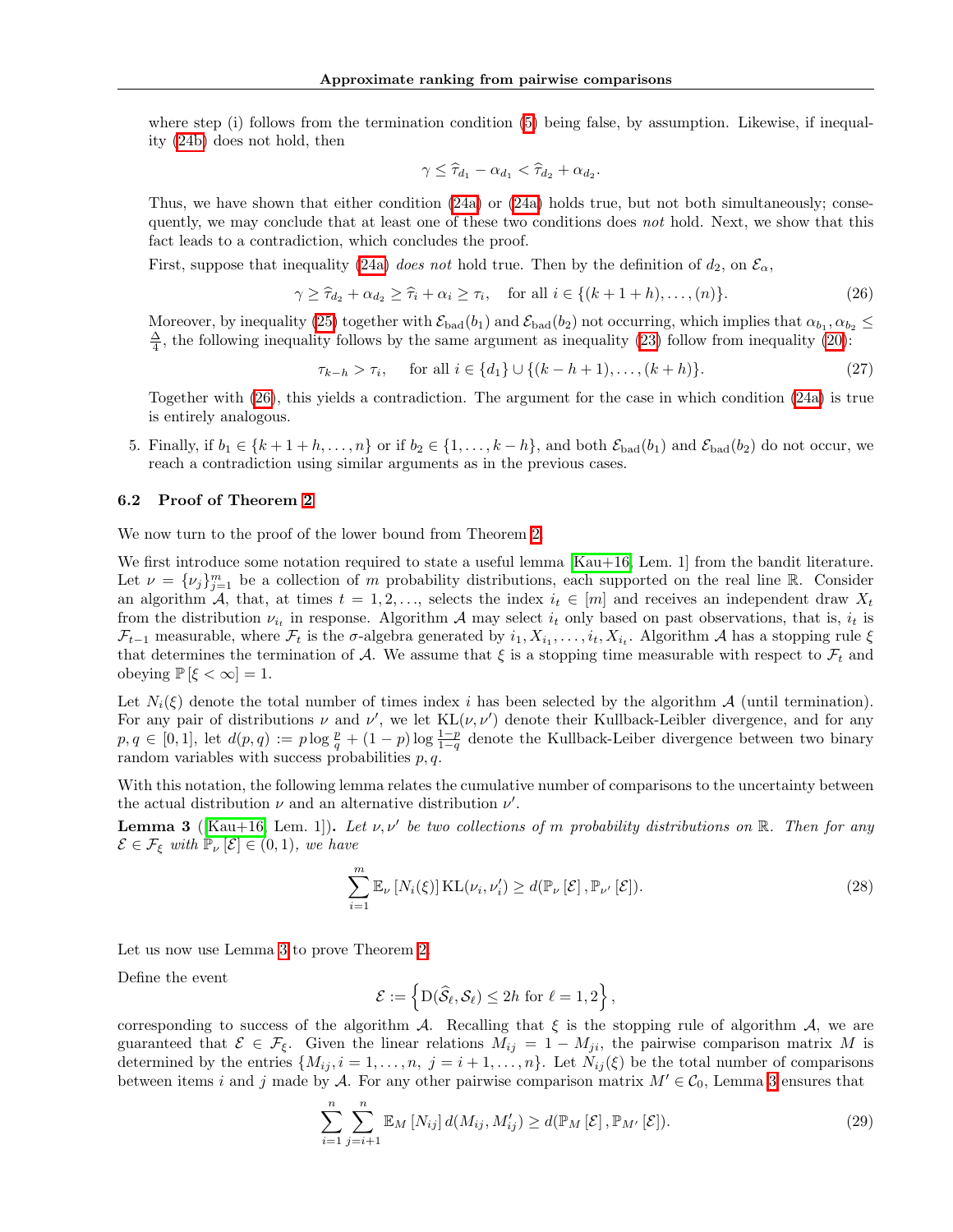Let  $M := \{m_1, \ldots, m_{2h+1}\}$  be a set of distinct items in  $S_1$ . We next construct  $M' \in C_{1/8}$  such that  $m_1, \ldots, m_{2h+1} \notin S_1(M')$  under the distribution *M'*. Since we assume algorithm *A* to be uniformly  $(h, \delta)$ -Hamming-accurate over  $C_{1/8}$ , we have both  $\mathbb{P}_M[\mathcal{E}] \geq 1 - \delta$  and  $\mathbb{P}_{M'}[\mathcal{E}] \leq \delta$ . To see this note that since  $S_1$  and  $S_1(M')$  differ in  $2h+1$  elements, there is no set of cardinality *k* that differs from both  $S_1$  and  $S_1(M')$  in only *h* elements. It follows that

$$
d(\mathbb{P}_M\left[\mathcal{E}\right], \mathbb{P}_{M'}\left[\mathcal{E}\right]) \ge d(\delta, 1 - \delta) = (1 - 2\delta) \log \frac{1 - \delta}{\delta} \ge \log \frac{1}{2\delta},\tag{30}
$$

where the last inequality holds for  $\delta \leq 0.15$ .

It remains to specify the alternative matrix  $M' \in \mathcal{C}_0$ . The alternative matrix  $M'$  is defined as

$$
M'_{ij} = \begin{cases} M_{mj} - \frac{n-1}{n-1-2h}(\tau_m - \tau_{k+1+2h}), & \text{if } i = m \text{ for } m \in \mathcal{M}, j \in [n] \setminus \mathcal{M} \\ M_{im} + \frac{n-1}{n-1-2h}(\tau_m - \tau_{k+1+2h}), & \text{if } j = m \text{ for } m \in \mathcal{M}, i \in [n] \setminus \mathcal{M} \\ M_{ij} & \text{otherwise.} \end{cases}
$$
(31)

It follows that, for  $m \in \mathcal{M}$ ,

$$
\tau'_{m} = \frac{1}{n-1} \sum_{j \in [n] \setminus \{m\}} M'_{mj}
$$
  
= 
$$
\frac{1}{n-1} \sum_{j \in [n] \setminus \{m\}} M_{mj} - \frac{1}{n-1} \sum_{j \in [n] \setminus \mathcal{M}} \frac{n-1}{n-1-2h} (\tau_m - \tau_{k+1+2h})
$$
  
= 
$$
\tau_{k+1+2h}.
$$

Similarly, all other scores  $\tau'_i$  are larger than  $\tau_i$  by a common constant, that is, for  $i \in [n] \setminus \mathcal{M}$ ,

$$
\tau'_{i} = \tau_{i} + \frac{1}{n-1-2h} \sum_{m \in \mathcal{M}} (\tau_{m} - \tau_{k+1+2h}).
$$

It follows that, under the distribution  $M'$  the items in the set  $M$  are not among the  $k$  highest scoring items, which ensures that  $M \cap S_1(M) = \emptyset$ . Moreover,  $M' \in C_{1/8}$ . This follows from the assumption  $M \in C_{3/8}$ , which implies

<span id="page-4-1"></span>
$$
M'_{mj} \le \frac{5}{8} + \left(\frac{5}{8} - \frac{3}{8}\right) \le \frac{7}{8},
$$

and similarity  $M'_{mj} \geq \frac{1}{8}$ .

Next consider the total number of comparisons of item *m* with all others items, that is,  $N_m = \sum_{j \in [n] \setminus \{m\}} N_{mj}$ . By linearity of expectation, we have

$$
\sum_{m \in \mathcal{M}} \max_{j \in [n] \setminus \{m\}} d(M_{mj}, M'_{mj}) \mathbb{E}_M \left[ N_m \right] = \sum_{m \in \mathcal{M}} \max_{j \in [n] \setminus \{m\}} d(M_{mj}, M'_{mj}) \sum_{j' \in [n] \setminus \{m\}} \mathbb{E}_M \left[ N_{mj'} \right]
$$
\n
$$
\geq \sum_{m \in \mathcal{M}} \sum_{j \in [n] \setminus \{m\}} \mathbb{E}_M \left[ N_{mj} \right] d(M_{mj}, M'_{mj})
$$
\n
$$
\stackrel{\text{(ii)}}{=} \sum_{i=1}^n \sum_{j=i+1}^n \mathbb{E}_M \left[ N_{ij} \right] d(M_{ij}, M'_{ij})
$$
\n
$$
\geq d(\mathbb{P}_M \left[ \mathcal{E} \right], \mathbb{P}_{M'} \left[ \mathcal{E} \right])
$$
\n
$$
\geq \log \frac{1}{2\delta}.
$$
\n(32)

<span id="page-4-0"></span>Here steps (i) and (ii) follows from the fact that  $d(M_{ij}, M'_{ij}) = 0$  for all  $(i, j)$  not in  $\{(m, j) | m \in \mathcal{M}, j \in [n] \setminus \mathcal{M}\}$ and not in  $\{(i, m) \mid m \in \mathcal{M}, i \in [n] \setminus \mathcal{M}\}$ , by definition of the  $M'_{ij}$  (see equation [\(31\)](#page--1-15)), and step (iii) follows from inequality [\(29\)](#page--1-16) (that is, from Lemma [3\)](#page--1-14). Finally, inequality [\(32\)](#page--1-17) follows from inequality [\(30\)](#page--1-18).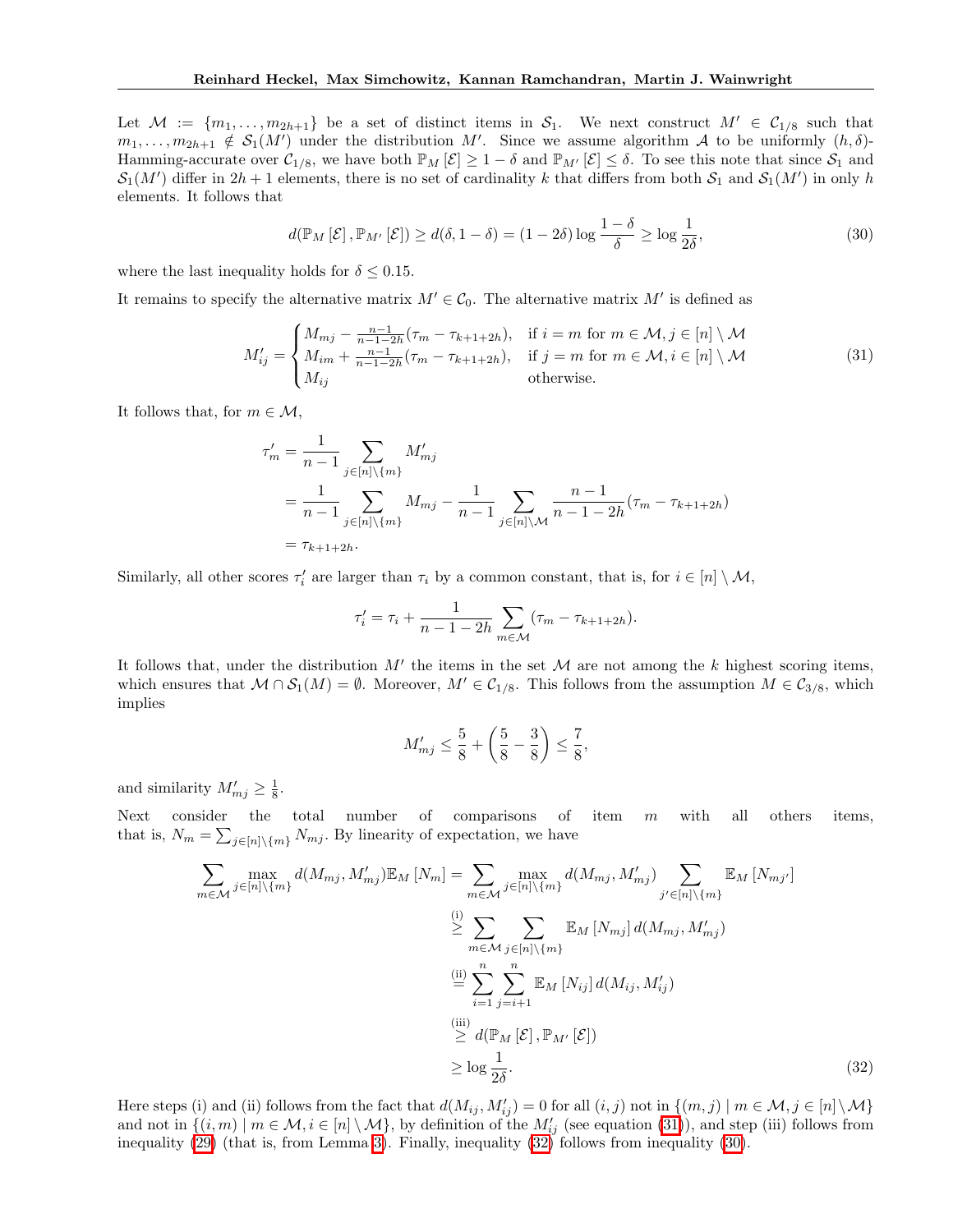We next upper bound the KL divergence on the left hand side of inequality  $(32)$ . Using the inequality log  $x \leq x-1$ valid for  $x > 0$ , we have that

$$
d(M_{mj}, M'_{mj}) \le \frac{(M_{mj} - M'_{mj})^2}{M'_{mj}(1 - M'_{mj})} \le d_m, \quad d_m := 16(\tau_m - \tau_{k+1+2h})^2. \tag{33}
$$

Here, the last inequality follows from the definition of M' in equation [\(31\)](#page--1-15), for  $j \in [n] \setminus \{m\}$ , and from  $\frac{1}{8} \leq$  $M'_{mj} \leq \frac{7}{8}$ , which implies  $\frac{1}{M'_{mj}(1-M'_{mj})} \leq 16$ . Applying inequality [\(33\)](#page--1-19) to the left hand side of inequality [\(32\)](#page--1-17) yields

$$
\sum_{m \in \mathcal{M}} d_m \mathbb{E}_M \left[ N_m \right] \ge \log \frac{1}{2\delta}, \quad \text{valid for each subset } \mathcal{M} \subseteq \mathcal{S}_1 \text{ of cardinality } 2h + 1. \tag{34}
$$

We can therefore obtain a lower bound on  $\sum_{i \in S_1} \mathbb{E}_M [N_m]$  by solving the minimization problem:

<span id="page-5-0"></span>
$$
\underset{e_m \ge 0}{\text{minimize}} \sum_{m \in S_1} e_m \quad \text{subject to} \quad \sum_{m \in \mathcal{M}} d_m e_m \ge \log \frac{1}{2\delta} \quad \text{ for each subset } \mathcal{M} \subseteq \mathcal{S}_1 \text{ of cardinality } 2h + 1. \tag{35}
$$

Since the  $d_m$  are decreasing in *m*, the solution to this optimization problem is  $e_{k-2h}, \ldots, e_k = 0$  and  $e_m = \log(1/2\delta)/d_m$ .

Using an analogous line of arguments for items in the set  $S_2$ , we arrive at the following lower bound

<span id="page-5-2"></span>
$$
\log \frac{1}{2\delta} \left( \sum_{i=1}^{k-2h} \frac{1}{8(\tau_i - \tau_{k+1+2h})} + \sum_{i=k+1+2h}^{n} \frac{1}{8(\tau_{k-2h} - \tau_i)} \right)
$$

on the number of comparisons. This concludes the proof.

#### 6.3 Alternative lower bound

In this section, we state a second lower bound on the number of comparisons, which shows that to obtain an  $(h, \delta)$ -Hamming accurate ranking, an algorithm has to compare *each* item a certain number of times. The proof of this lower bound also forms the foundation for the proof of Theorem [3.](#page-5-1)

Theorem 4. *Let A be a symmetric algorithm, i.e., its distribution of comparisons commutes with permutations of the items, that is uniformly*  $(h, \delta)$ *-Hamming accurate over*  $\mathcal{C}$ *, with*  $\delta \leq \frac{1}{2} \min(\frac{1}{k}, \frac{1}{n-k})$ *. Choose an integer*  $q \geq 1$ *. Then, for any item*  $a \in [n]$ *, when applied to a given pairwise comparison model*  $M \in \mathcal{C}$ *, the algorithm*  $\mathcal{A}$ *must make at least*

<span id="page-5-1"></span>
$$
\frac{2}{3} \left( \frac{2q-1}{2h+q} \right)^2 / \left( \max_{b \in \{k-2(h+q), \dots, k+1+2(h+q)\}} \max \left( \max_{j \neq \{a,b\}} d(M_{aj}, M_{bj}), d(M_{ab}, 1/2) \right) \right)
$$

*comparisons on average.*

In the remainder of this section, we provide a proof of Theorem  $\frac{1}{4}$ . For a given item *a*, we divide our proof into two cases, corresponding to whether or not  $\mathbb{P}\left[a \notin \widehat{S}_1\right] > c_1 + \eta$ , where we define the scalar  $\eta := \frac{1-c_1-c_2}{2}$ .

**Case 1:** First, suppose that  $\mathbb{P}\left[a \notin \mathcal{\hat{S}}_1\right] > c_1 + \eta$ . Pick some other item *b* in  $\{k - h', \ldots, k\}$  that obeys  $\mathbb{P}\left[b \notin \widehat{\mathcal{S}}_1\right] \leq c_1$ . The following lemma guarantees that such an item exists:

**Lemma 4.** Let A be an algorithm that is  $(h, \delta)$ -Hamming accurate, with  $\delta \leq \frac{1}{2} \min(\frac{1}{k}, \frac{1}{n-k})$ . Let  $\widehat{S}_1$  and  $\widehat{S}_2$  be *A*<sup>'s</sup> estimate of the top *k* items  $S_1$  and the bottom  $n - k$  items  $S_2$ , respectively. Choose constants  $c_1, c_2$  and  $h'$ *such that*  $h + \frac{1}{2} \le c_1 h'$ ,  $h + \frac{1}{2} \le c_2 h'$ , and  $c_1 + c_2 < 1$ . Then

*i*) there exists an item  $b \in \{k - h', \ldots, k\}$  such that  $\mathbb{P}\left[b \notin \widehat{S}_1 \right] \leq c_1$ , and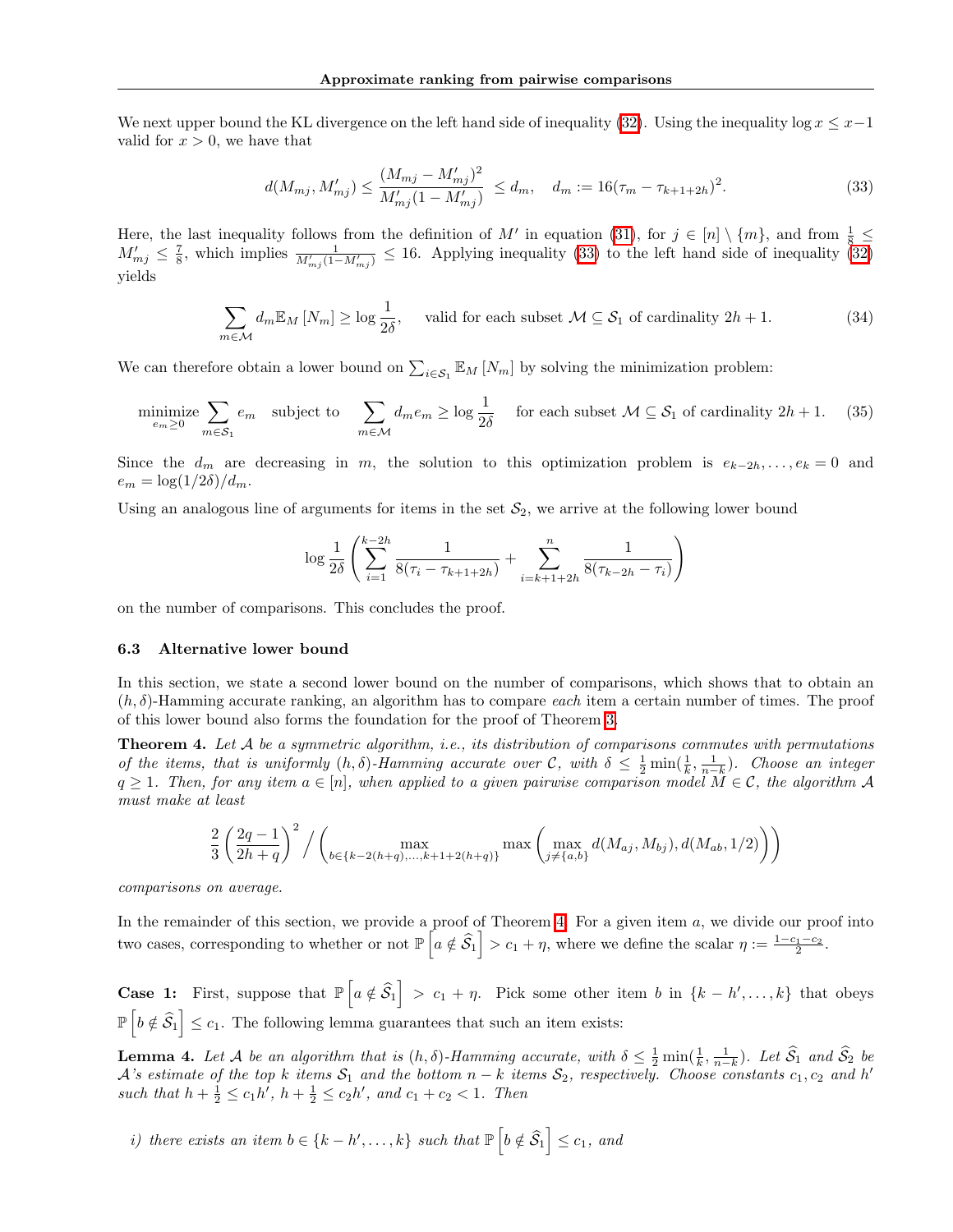*ii*) *there exists an item*  $b' \in \{k+1, \ldots, k+1+h'\}$  *such that*  $\mathbb{P}\left[b' \in \widehat{S}_1\right] \leq c_2$ .

We use Lemma  $\boxed{3}$  from Kaufmann et al., which relates the expected number of comparisons to the uncertainty between the actual distribution *M* and an alternative distribution *M'* about the events  $\mathcal{E}_a := \{a \notin \mathcal{S}_1\}$  and  $\mathcal{E}_b = \{b \notin \widehat{\mathcal{S}}_1\}$ . Concretely, define the alternative matrix *M'* as

$$
M'_{ij} = \begin{cases} M_{bj}, & i = a, j \in [n] \setminus \{a, b\} \\ M_{ib}, & j = a, i \in [n] \setminus \{a, b\} \\ 1/2, & i = a \text{ and } j = b, \text{ or } i = b \text{ and } j = a \\ M_{i,j}, & \text{otherwise.} \end{cases} \tag{36}
$$

Since the algorithm *A* is invariant to permutations of the labels, by assumption, we have that  $\mathbb{P}_{M'}[\mathcal{E}_a] = \mathbb{P}_{M'}[\mathcal{E}_b],$ since *a* and *b* have the same distribution under the distribution specified by  $M'$ , and we assume  $A$  to be symmetric. Moreover, by construction of  $M'$ , we have

$$
\sum_{i=1}^{n} \sum_{j=i+1}^{n} \mathbb{E}_{\nu} [N_{ij}(\xi)] \text{KL}(M_{ij}, M'_{ij}) = \sum_{j \notin \{a,b\}} \mathbb{E}_{M} [N_{aj}(\xi)] \text{KL}(M_{aj}, M_{bj}) + \mathbb{E}_{M} [N_{ab}(\xi)] \text{KL}(M_{aj}, 1/2).
$$

Applying Lemma  $3$  from Kaufmann et al. (see equation  $(29)$ ) then yields

$$
\sum_{j \notin \{a,b\}} \mathbb{E}_M \left[ N_{aj}(\xi) \right] \text{KL}(M_{aj}, M_{bj}) + \mathbb{E}_M \left[ N_{ab}(\xi) \right] \text{KL}(M_{aj}, 1/2)
$$
\n
$$
\geq \max \{ d(\mathbb{P}_\nu \left[ \mathcal{E}_a \right], \mathbb{P}_{\nu'} \left[ \mathcal{E}_a \right]), d(\mathbb{P}_\nu \left[ \mathcal{E}_b \right], \mathbb{P}_{\nu'} \left[ \mathcal{E}_b \right]) \}
$$
\n
$$
= \max \{ d(\mathbb{P}_\nu \left[ \mathcal{E}_a \right], \mathbb{P}_{\nu'} \left[ \mathcal{E}_a \right]), d(\mathbb{P}_\nu \left[ \mathcal{E}_b \right], \mathbb{P}_{\nu'} \left[ \mathcal{E}_a \right]) \}
$$
\n
$$
\geq \min_{p \in [0,1]} \max \{ d(\mathbb{P}_\nu \left[ \mathcal{E}_a \right], p), d(\mathbb{P}_\nu \left[ \mathcal{E}_b \right], p) \}
$$
\n
$$
\geq \frac{2}{3} \eta^2,
$$
\n(37)

where the last inequality follows from Lemma  $\frac{1}{5}$  stated below, together with  $\mathbb{P}\left[a \notin \widehat{\mathcal{S}}_1\right] - \mathbb{P}\left[b \notin \widehat{\mathcal{S}}_1\right] \geq \eta$ , which follows from  $\mathbb{P}\left[a \notin \widehat{S}_1\right] > c_1 + \eta$  and  $\mathbb{P}\left[b \notin \widehat{S}_1\right] \leq c_1$ .

**Lemma 5.** For scalar  $p_a, p_b \in [0, 1]$ , let  $\bar{p}$  denote their average  $\frac{p_a + p_b}{2}$ . Then,

$$
d(p_a, \bar{p}) + d(p_b, \bar{p}) \ge \min_{p \in [0,1]} \max\{d(p_a, p), d(p_b, p)\} \ge \frac{1}{2}(d(p_a, \bar{p}) + d(p_b, \bar{p})).
$$
\n(38)

*Moreover, if*  $p_b - p_a \geq \eta$ *, then* 

$$
\frac{1}{2}(d(p_a, \bar{p}) + d(p_b, \bar{p})) \ge \frac{2}{3}\eta^2.
$$
\n(39)

**Case 2:** Turning to the other case, suppose that  $\mathbb{P}\left[a \notin \widehat{S}_1\right] \leq c_1 + \eta$ . Pick some other item *b*<sup>1</sup> in  $\{k+1,\ldots,k+1\}$  $1 + h'$  obeying  $\mathbb{P}\left[b' \notin \widehat{\mathcal{S}}_1\right] > 1 - c_2$ , and note that Lemma [4](#page--1-22) ensures that such an item exits. Using a line of argument analogous to that above, we find that

$$
\sum_{j \notin \{a,b\}} \mathbb{E}_M \left[ N_{aj}(\xi) \right] \text{KL}(M_{aj}, M_{b'j}) + \mathbb{E}_M \left[ N_{ab}(\xi) \right] \text{KL}(M_{aj}, 1/2) \ge \frac{2}{3} \eta^2. \tag{40}
$$

Here we used that Lemma  $\frac{1}{5}$  together with the lower bound  $\mathbb{P}\left[a \in \widehat{S}_1\right] - \mathbb{P}\left[b' \in \widehat{S}_1\right] \geq (1 - c_1 - \eta) - c_2 = \eta$ , which in turn follows from the relations  $\mathbb{P}\left[a \notin \widehat{\mathcal{S}}_1\right] \leq c_1 + \eta$ ,  $\mathbb{P}\left[b' \notin \widehat{\mathcal{S}}_1\right] > 1 - c_2$ , and  $1 - c_1 - c_2 = 2\eta$ .

Combining inequalities  $(37)$  and  $(40)$  yields

$$
\max_{b \in \{k - h', ..., k + 1 + h'\}} \left\{ \sum_{j \notin \{a, b\}} \mathbb{E}_M \left[ N_{aj}(\xi) \right] \text{KL}(M_{aj}, M_{bj}) + \mathbb{E}_M \left[ N_{ab}(\xi) \right] \text{KL}(M_{aj}, 1/2) \right\} \ge \frac{2}{3} \eta^2. \tag{41}
$$

Choosing  $h' = 2(h + q)$  and  $c_1 = c_2 = 1/2 - \eta$  concludes the proof.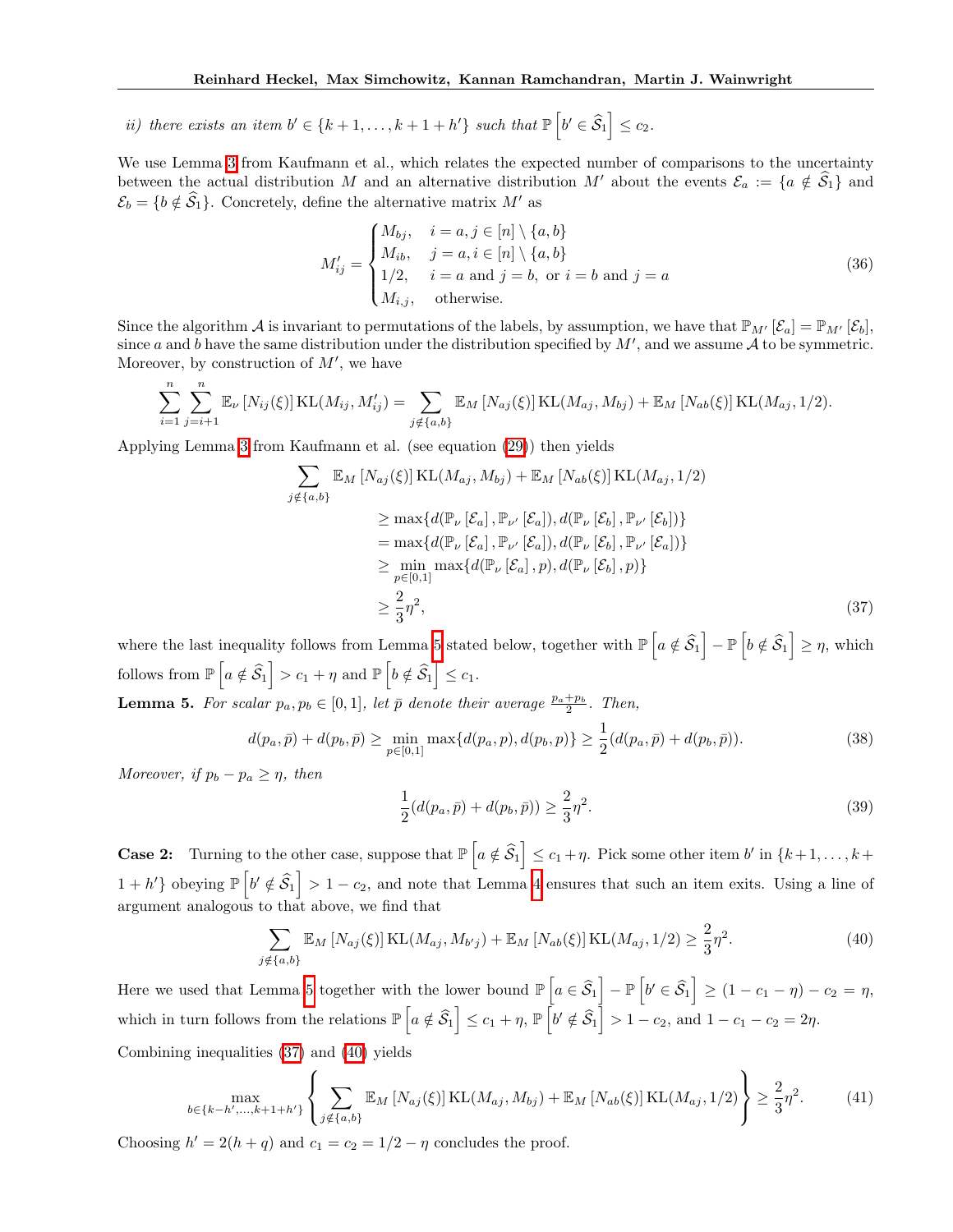### 6.3.1 Proof of Lemma [4](#page--1-22)

Since  $A$  is  $(h, \delta)$ -accurate, we have

$$
\sum_{i \in S_1} \mathbb{P}\left[i \notin \widehat{S}\right] \le h + \delta k \le h + \frac{1}{2} \le c_1 h',
$$

where the last inequality holds by assumption. Thus, there are at most  $h'$  many  $i \in S_1$  with  $\mathbb{P}\left[i \notin \widehat{S} \right] \geq c_1$ , which implies that for at least  $k - h'$  many items  $i \in S_1$ , we have that  $\mathbb{P}\left[i \notin \mathcal{S}\right] \leq c_1$ . This in turn implies that there is at least one item  $b \in \{k - h', \ldots, k\}$  obeying  $\mathbb{P}\left[b \notin \mathcal{S}\right] \leq c_1$ .

Likewise, assuming that  $A$  is  $(h, \delta)$ -accurate, we have

$$
\sum_{i \in S_2} \mathbb{P}\left[i \in \widehat{S}\right] \le h + \delta(n-k) \le h + \frac{1}{2} \le c_2 h'.
$$

Then there exists at least one arm  $b' \in \{k+1, \ldots, k+1+h'\}$  such that  $\mathbb{P}\left[b' \in \widehat{S}_1\right] \leq c_2$ .

## 6.3.2 Proof of Lemma [5](#page--1-21)

We start with proving inequality [\(38\)](#page--1-25). Observe that, since  $d(x, y) \geq 0$ , we have

$$
\min_{p\in[0,1]}(d(p_a,p)+d(p_b,p)\geq \min_{p\in[0,1]}\max\{d(p_a,p),d(p_b,p)\}\geq \min_{p\in[0,1]}\frac{1}{2}(d(p_a,p)+d(p_b,p)).
$$

Hence, it suffices to show that  $\min_{p\in[0,1]} \frac{1}{2}(d(p_a, p) + d(p_b, p)) = \frac{1}{2}(d(p_a, \bar{p}) + d(p_b, \bar{p}))$ . To this end, define the binary entropy  $H(q) := -q \log q - (1 - q) \log(1 - q)$ . We then have

$$
\frac{1}{2}(d(p_a, p) + d(p_b, p)) = -\frac{1}{2}(H(p_a) + H(p_b)) + \bar{p}\log\frac{1}{p} + (1 - \bar{p})\log\frac{1}{1 - p}
$$
\n
$$
= -\frac{1}{2}(H(p_a) + H(p_b)) + H(\bar{p}) + \bar{p}\log\frac{\bar{p}}{p} + (1 - \bar{p})\log\left(\frac{1 - \bar{p}}{1 - p}\right)
$$
\n
$$
= -\frac{1}{2}(H(p_a) + H(p_b)) + H(\bar{p}) + d(\bar{p}, p),
$$

which is minimized by taking  $p = \bar{p}$ , for which  $d(\bar{p}, \bar{p}) = 0$ . We can then expand

$$
-H(\bar{p}) = \frac{p_a + p_b}{2} \log(\bar{p}) + \left(1 - \frac{p_a + p_b}{2}\right) \log(1 - \bar{p})
$$
  
=  $\frac{p_a}{2} \log(\bar{p}) + \frac{1 - p_a}{2} \log(1 - \bar{p}) + \frac{p_b}{2} \log(\bar{p}) + \frac{1 - p_b}{2} \log(1 - \bar{p}).$ 

Thus

$$
-\frac{1}{2}(H(p_a) + H(p_b)) + H(\bar{p}) = \frac{1}{2}(-H(p_a) - p_a \log(\bar{p}) - (1 - p_a) \log(1 - \bar{p}))
$$

$$
+\frac{1}{2}(-H(p_b) - p_b \log(\bar{p}) - (1 - p_b) \log(1 - \bar{p}))
$$

$$
=\frac{1}{2}\{d(p_a, \bar{p}) + d(p_b, \bar{p})),
$$

as needed.

We next prove inequality  $(39)$ . We have

$$
d(p_a, \bar{p}) = d\left(p_a, \frac{p_b - p_a}{2} + p_a\right)
$$
  
\n
$$
\geq \min_{p \in [0,1]} d(p, \eta/2 + p) = d(1/2 + \eta/4, 1/2 - \eta/4) = \frac{\eta}{2} \log\left(\frac{1/2 + \eta/4}{1/2 - \eta/4}\right)
$$
  
\n
$$
\geq \frac{\eta}{2} \left(1 - \frac{1/2 - \eta/4}{1/2 + \eta/4}\right) \geq \frac{2}{3}\eta^2,
$$